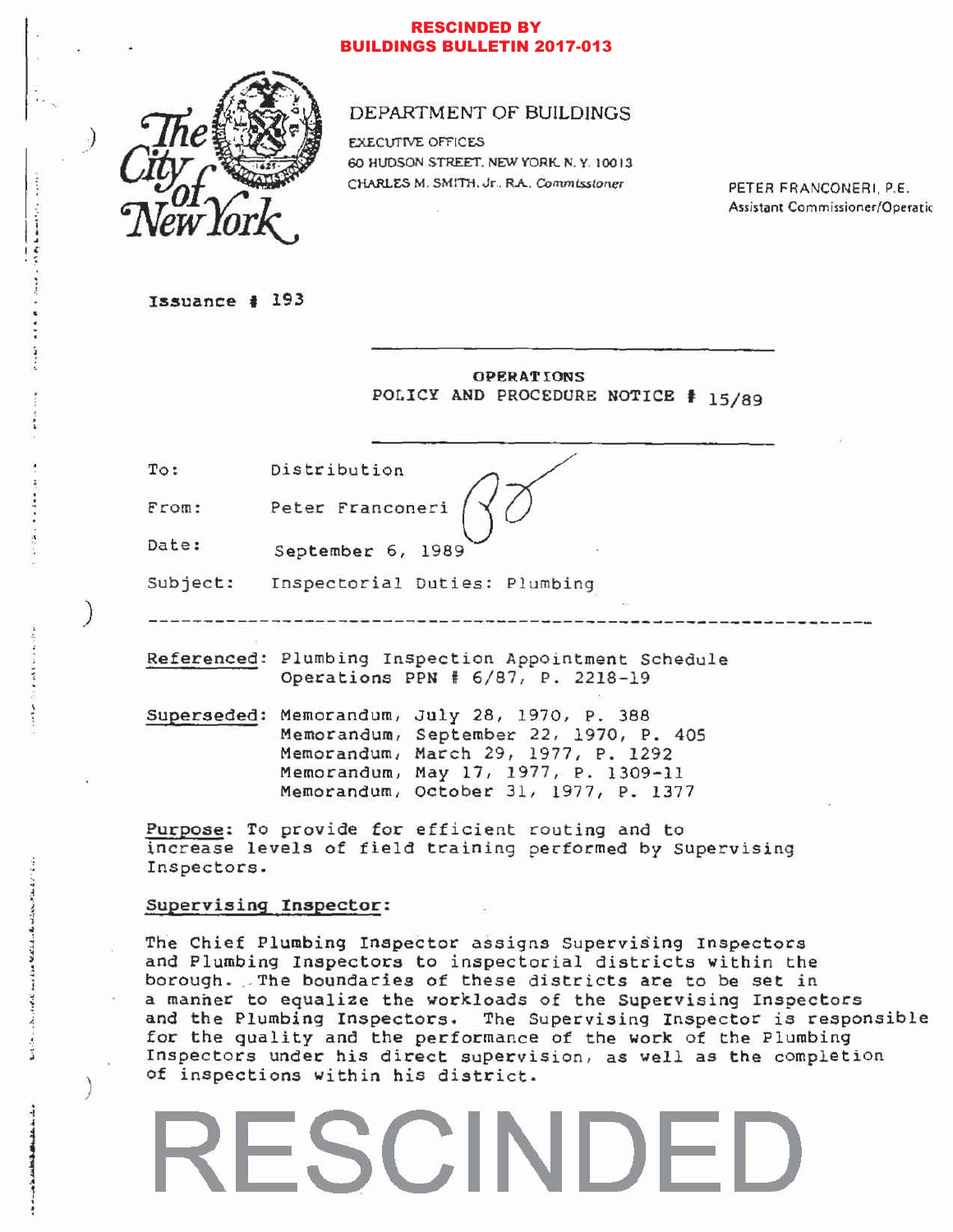### RESCINDED BY BUILDINGS BULLETIN 2017-013 - 2 -

The following procedures must be adhered to:

, ·

· · , • • 1  $v_{\alpha}$  ,  $v_{\alpha}$  is a set of  $\Delta$  .

)

**BPF-4** • , j

~  $n$ if the inter-;  $\frac{1}{3}$ 

 $\mathbf{r}$ 1 • , , ·

 $, \cdot$ 

 $\overline{\phantom{a}}$ 

)

:.

· j

 $\frac{1}{2}$ 1

وجو<u>انا - 1</u><br>1 جوانا - 1 ب

• j •

1

'. I J  $\frac{1}{4}$ 

- 1. Inspector General: Three times a *week,* on Monday, Wednesday and Friday, the tentative route sheets are forwarded to the Inspector General's Office by hand or fascimile transmittal Once every two weeks (i.e. every time pay checks are picked up) the completed route sheets are delivered to the Inspectoc General's Office, by hand.
- <sup>2</sup> . Daily Call In: *Daily* call-in, twice a day, must be made by field inspectors to a designated liaison who records the time of the call, location, and telephone number on a daily log. At least one inspector from each Supervising Inspectors Group must be called back at that number daily, Which is duly noted in the log book.
- 3. Office Hours: Inspectors must return to the office on Monday, Wednesday and Friday mornings from *8:30* a.m. to *11:00* a .m . *Daily* route sheets from the previous days are collected . All office work including reports is completed at this time. Questions from the public will *also* be entertained and appointments Scheduled during these hours.
- 4. Route Sheets: Route sheet inspections are scheduled geographically to minimize travel time for each inspector. Geographic routing allows a variety of types of inspections to be performed daily by each inspector.
- 5. Field visits: The route sheets contain a designated first stop and a designated last stop (3:30 or 3:45 p.m.) where the inspector may meet the Supervising Inspector for field training. These training visits are unscheduled and unannounced. The last stop may be scheduled earlier if the inspection is expected to take additional time. In any case, the inspector is required to remain at the site *until* 4:00 in anticipation of the Supervising Inspector's visit.

The designated last stop should be a different type of inspection every day whenever possible, so that training in a variety of areas can be completed.

Each Supervising Inspector must complete at least two field training visits every week, at least one of which must be a *"last* stop".

The Supervising Inspectors record these training visits on their daily route sheet by writing "TV/ (Inspector's Name)" in the "Type of Inspection" *column.* "TV" is an abbreviation for "training visit". They also initial the Field Inspector's route sheet, indicating the premises where the training was done.

## **RESCINDED**